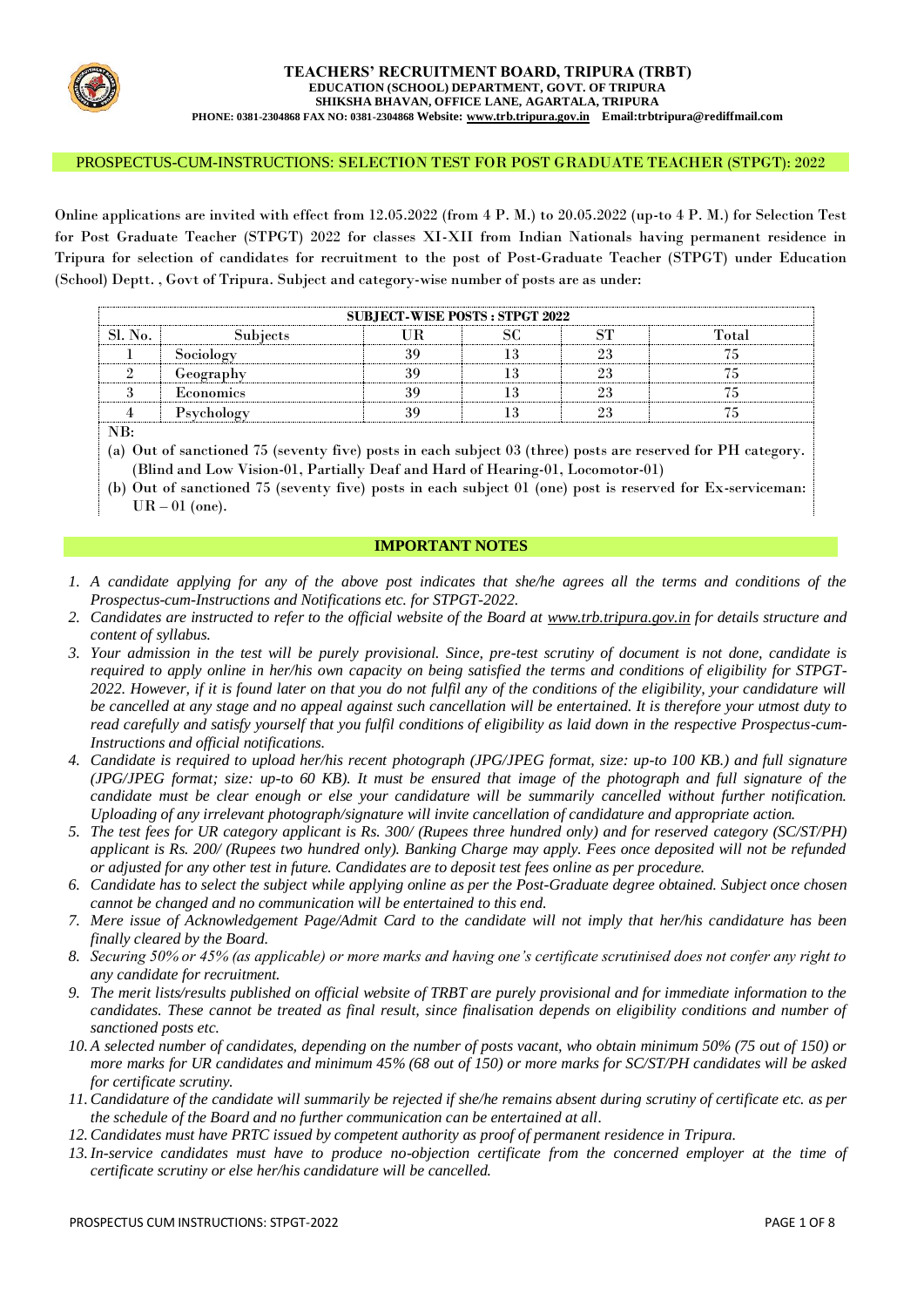- *14.Candidates are instructed to bring the Admit Card (STPGT-2022), black ball point pen and one photo bearing identity card for appearing in the test. Carrying bags, books, mobile phone, tab or any other communication devices etc. inside the test venue is strictly prohibited.*
- *15. The Board (TRBT) reserves the right to change the programme/terms and conditions etc.*
- *16. Candidate will be admitted to take the test at the venue specified on the Admit Card.*
- *17. Entry into the test room will be stopped 30 minutes prior to commencement of the test.*
- *18.In case of any inadvertent error (technical or otherwise) that may have crept in the answer key/result/merit list etc. being published on official website of TRBT, the same will be communicated to all concerned by official notification and steps will be initiated for rectification.*
- *19.Candidates are instructed to visit our website regularly as all further updates will be published on our website only.*

#### **1. ESSENTIAL MINIMUM QUALIFICATION**

Post Graduate in relevant subject/ allied subject (equivalency of which to be determined by equivalent committee) with at least 50% marks (or its equivalent) from recognized University and Bachelor of Education (B. Ed) from NCTE recognised institution.

#### OR

Post Graduate in relevant subject/allied subject (equivalency of which to be determined by equivalent committee) with at least 45% marks (or its equivalent) from recognized University and Bachelor of Education (B. Ed) from National Council for Teacher Education recognised institution { in accordance with the National Council for Teacher Education (Form of application for recognition, the time limit of submission of application, determination of norms and standards for recognition of teacher education programmes and permission to start new course or training ) Regulations, 2002 notified on 13.11.2002 and National Council for Teacher Education (Recognition Norms and Procedure) Regulations, 2007 notified on 10.12.2007}.

#### OR

Post Graduate in relevant subject/allied subject (equivalency of which to be determined by equivalent committee) with at least 50% marks (or its equivalent) from recognized University and B.A. Ed. / B.Sc. Ed. from any NCTE recognised institution.

NB: Relaxation up to 5% in the qualifying marks will be allowed to the candidates belonging to SC/ST/PH category.

#### **2. EQUIVALENCY OF A DEGREE**

Equivalency of a Degree (Post Graduate etc) will be ascertained by Equivalence Committee formed by Education (School) Department, for example whether or not M.Sc. Nuclear Physics is equivalent to M.Sc. Physics will be determined by Equivalence Committee. Candidates claiming equivalency of degree will be allowed provisionally to appear in the "Selection Test for Post Graduate Teacher- 2022". Such candidate must apply to the Board within 15th June 2022 along with self attested photocopy of the Mark sheet of the degree for which the candidate is claiming equivalency. Application thus received will be forwarded to the Equivalence Committee for decision and decision of equivalent committee will be final.

If a candidate applied for STPGT and secures a mark enough to be recommended for recruitment, but the Equivalence Committee has given decision that she/he does not have an equivalent degree required for the post for which he/she applied, his/ her candidature will be rejected without further notification and his / her name will not be recommended to the concerned department for recruitment.

#### **3. AGE**

Up to 40 years as on 02.05.2022. Upper age limit is relaxable by 5 years for SC/ST/PH and Government Servant provided that government employees belonging to SC/ST/PH category shall not get relaxation over and above general relaxation of 5 years available to them. Upper age limit is also relaxable for Ex-Serviceman (ESM) as per norms.

NB: (i) Permissible age relaxation will be applicable for candidates from discharged ad-hoc 10,323 teachers as per memo of GA(P&T) dated 05.11.2020. (Candidates belonging to this category must click yes in the relevant point of online application to get the benefit)

## **4. TEST FEES:**

The test fees for UR category applicant is Rs. 300/ (Rupees three hundred only) and for reserved category (SC/ST/PH) applicant is Rs. 200/ (Rupees two hundred only). Fees once deposited will not be refunded or adjusted for any other test in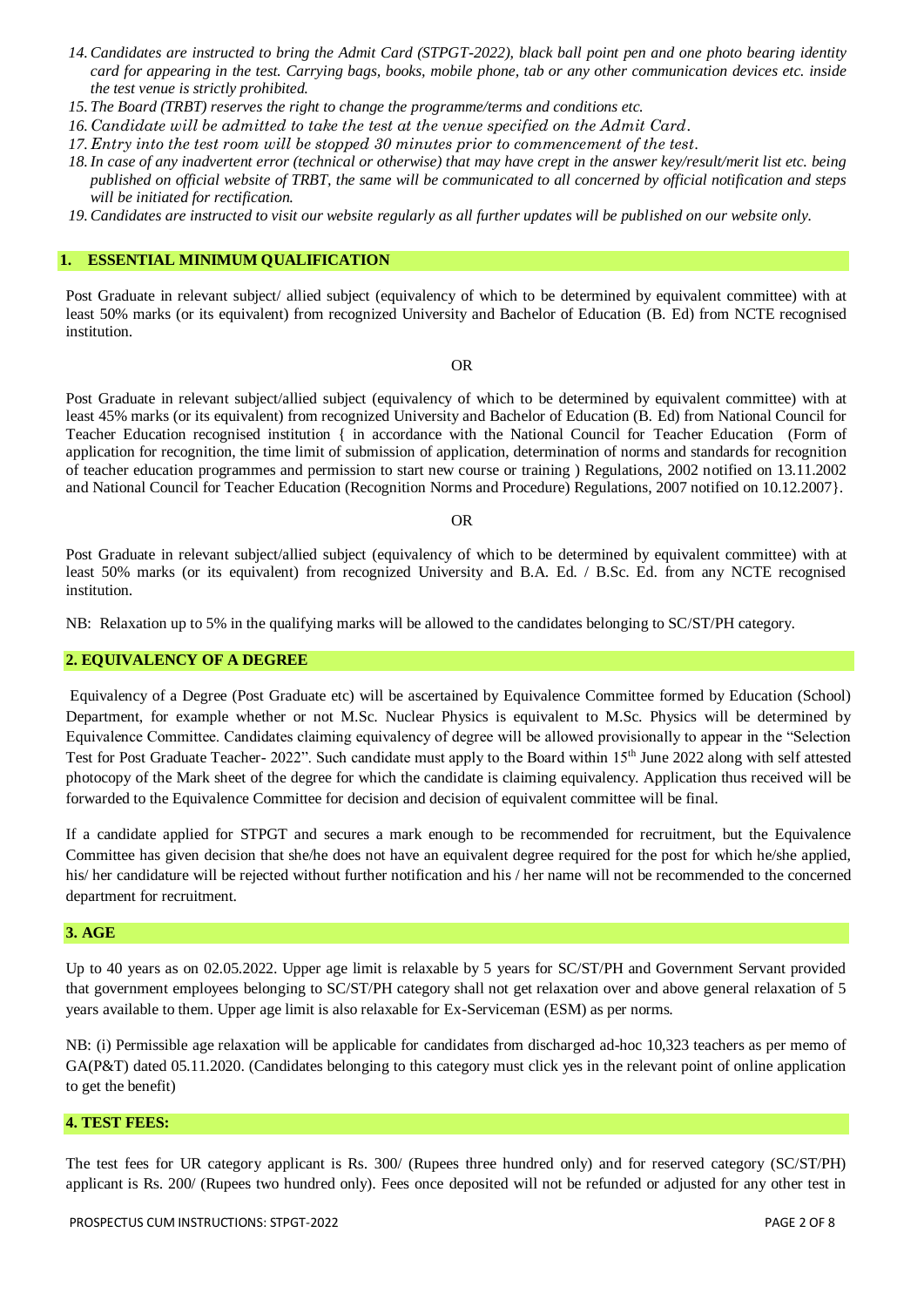future. Candidates are to deposit test fees online (using debit or credit card & internet banking only). No other mode of payment will be accepted. Bank charges may apply.

**Note:** In case a candidate pays less than the actual amount of fees due to selection of wrong category or otherwise, her/his candidature will be treated as cancelled even if she/he gets pass marks or more in the test.

### **5. CENTRE AND VENUE OF TEST:**

TRBT will conduct Selection Test for Graduate Teacher (STPGT-2022) at Agartala only. Candidates will be informed about the venue of the test through downloaded Admit Cards. No written communication will be sent to candidates. No TA and DA will be paid to candidates by the Board for appearing in the test.

### **6. QUESTION PATTERN:**

Question paper for STPGT-2022 will have 150 Multiple Choice Questions (MCQs) of one mark each. Candidates have to shade/darken the right choice of answer from among the four options for each question given in the Question Booklet. There will be no negative marking. Question paper will be in English and Bengali only (other than language Paper). OMR Answer Sheet for marking answers and instructions etc. will be in English only.

**Note:** In case of any discrepancy or confusion concerning two versions of Question Booklet, the English version will be treated as authentic/final.

Candidates are instructed to refer to the official website of the Board at [www.trb.tripura.gov.in](http://www.trb.tripura.gov.in/) for details structure and content of syllabus.

#### **7. ADMIT CARD:**

Admit Card will be issued to each candidate who has deposited fees and finalized online application uploading her/his photograph and full signature as per instructions. Candidate can obtain her/his Admit Card downloaded from the official website of TRBT as per notification of the Board.

**Notes:**

- a) Candidate is instructed to verify the information noted in the Admit Card is correct as per information uploaded in the Acknowledgement Page. Candidate must report to the Board if any mismatch is noticed in the Admit Card (with respect to Acknowledgement Page) immediately for necessary correction.
- b) The Board will not issue Admit Card to a candidate in case of any discrepancy is noticed about photograph and full signature of the concerned candidate.
- c) Candidate who does not possess the valid Admit Card shall not be permitted to appear in the test under any circumstances.

#### **8. PROCEDURE FOR ONLINE SUBMISSION OF APPLICATION:**

While applying online the candidate must ensure that she/he understands and fulfils the norms of eligibility. Before applying online please ensure to have the following for uploading:

**Scanned image of latest passport size photograph of candidate (In JPG/JPEG format only, Size: up to 100 KB).**

**Scanned image of full signature of candidate (In JPG/JPEG format only, Size: up to 60 KB).** 

#### **Notes:**

- (a) It must be ensured that image of the photograph and full signature of the candidate for uploading must be clear or else your candidature will be summarily cancelled without further notification.
- (b) Admit Card will not be generated if any irrelevancy is noticed in image of the photograph and full signature of the candidate.
- (c) Uploading of any irrelevant photograph/signature will invite cancellation of candidature and appropriate action will be taken against the candidate.
- (d) Online Application can be submitted by logging on to the official website of Teachers' Recruitment Board, Tripura, [www.trb.tripura.gov.in](http://www.trb.tripura.gov.in/) and by no other means.
- (e) Since provision of pre-test scrutiny of mark-sheets/certificates/documents is not there, a candidate needs to satisfy herself/himself that every input in the online application is correct as per criteria and terms and conditions of the test.

#### **Follow the steps given below:**

(a) Log on to TRBT's official website [www.trb.tripura.gov.in](http://www.trb.tripura.gov.in/) and click on 'Apply Online' link. You will be directed to the registration page.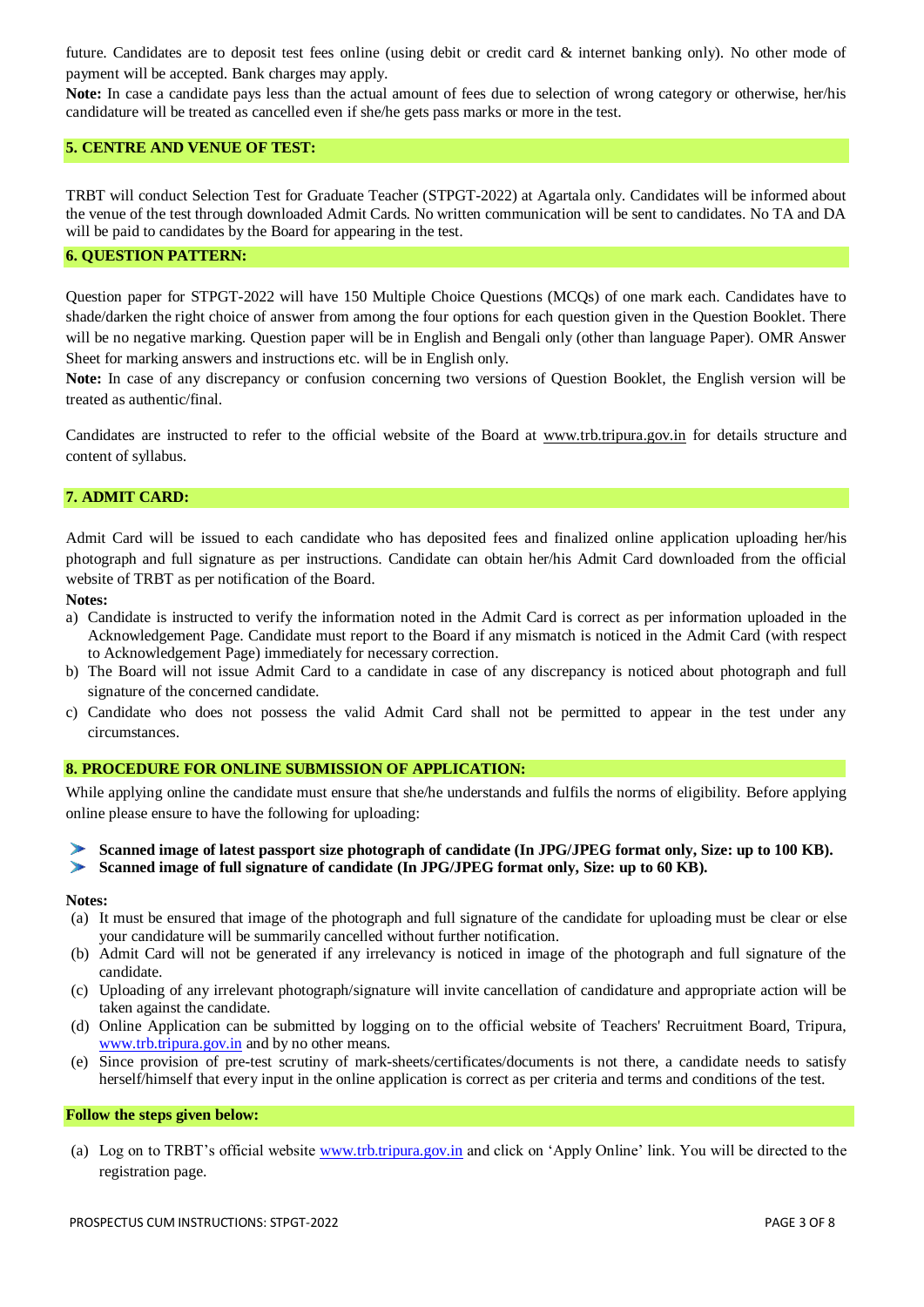- (b) Candidates are to enter the required information such as name, DOB, email ID, Phone Number etc., and get themselves registered. Note down the Registration Number for future reference.
- (c) For registration, e-mail ID must be unique. Once registered, login with Registration Number/E-mail ID and password as set by you. For security reason do not share the password with others.
- (d) If a candidate has registered during T-TET 2019, fresh registration will not be required. Login with USER ID and Password. However, if there any wrong entry, fresh registration can be done by using another e-mail ID of the applicant.
- (e) After login update your profile by entering all relevant information as per the online application form correctly.
- (f) Upload clear image of your recent passport size photograph (as enumerated in 'How to apply' section in the registration page) and full signature. The image of photograph must be clear enough so that the applicant can be recognised by seeing the photograph. The image of full signature must also be clear and legible. Any discrepancy in image of photograph and full signature will lead to rejection of the online application. Uploading of any unwanted photograph will be viewed seriously and strict action will be taken against them who indulge in such activity.
- (g) Candidate can update certain information given in the profile from edit/update profile link before submission of online application. Online application once submitted the edit/update profile link will be disabled. No edit in profile can be done afterwards.
- (h) Candidate can apply for "**Selection Test for Post Graduate Teacher - 2022"** from 'Apply Online' link of candidate's homepage.
- (i) In candidate's homepage, for Post Graduate Teacher (classes XI-XII) please click on "Apply Online" link with respect to "**Selection Test for Post Graduate Teacher -2022**". Select eligibility criteria from drop down list. All particulars regarding academic and professional qualifications must be entered correctly.
- (j) Candidates can choose his /her subject from the dropdown box as per the post graduate degree obtained by the candidate. **Subject once chosen cannot be changed**.
- (k) Submit the form after entering all the information correctly. Finalize the application if all information is entered correctly. If any rectification is required click on "Edit Application" link in candidate's homepage. Once finalised the application form can no more be edited. So before finalization make sure that all information entered are correct.
- (l) Make payment from the link provided in the home page of applicant. Payment can be done through Credit Card/ Debit Card/ Internet Banking facility of any leading bank. Information/PIN/Password etc., of Credit Card/ Debit Card/ Internet Banking must not be shared with others for making payment and TRBT will not be responsible for any fraudulent transaction due to such information sharing. Payment of fee must be paid through the link provided in applicant's home page and by no other means.
- (m) After successful payment print the Acknowledgement Page and preserve it for future reference.
- (n) Please take a printout of payment slip available after making payment for future reference. Without payment slip no payment related query/ complaint will be entertained.
- (o) Candidates having their mark in CGPA can click on "check if CGPA is applicable" and enter exact equivalent percent of CGPA. Convert CGPA in exact equivalent percentage (as per formula given by the University/ Board) up to two decimal points and enter it in the appropriate box in the online application form. For example if the equivalent percentage of CGPA up to 2 decimal point is "59.99" enter "59.99" not "60".
- (p) Please read the "How to apply" Section in the registration page before proceeding for registration.
- (q) "Forgot Password" link can be used to reset password in case the candidate forgets her/his password.

### **9. ADMISSION INTO THE TEST ROOM:**

- a) A candidate appearing in the test will have to produce her/his Admit Card of STPGT-2022 to the Officer-in-Charge/Venue Superintendent/Invigilator of the test venue.
- b) Candidates are required to produce Admit Card of STPGT-2022 issued by the Board along with one photo bearing identity card in original like, AADHAAR Card / PAN Card / Passport / Driving License / Bank Pass Book / EPIC (Voter ID Card) for admission into the test room.
- c) **Candidate shall be present at the test venue 60 minutes before, and take their respective seats in the test room 30 minutes before schedule time of commencement of the test positively.** Candidate is also instructed to read instructions given in the Admit Card carefully and follow them during conduct of test.
- d) **Gate of the examination venue will be closed 30 (thirty) minutes prior to commencement of the test.**

#### **10. CANCELLATION OF CANDIDATURE:**

Whatever the case may be where it is found that a candidate's admission to the test (STPGT-2022) has been effected by error, malpractice, suppression of facts or violation of any criteria of eligibilities, the Board will cancel candidature of the candidate and forfeit test fees (if paid) without further notification. Further, if any of the above irregularities is noticed after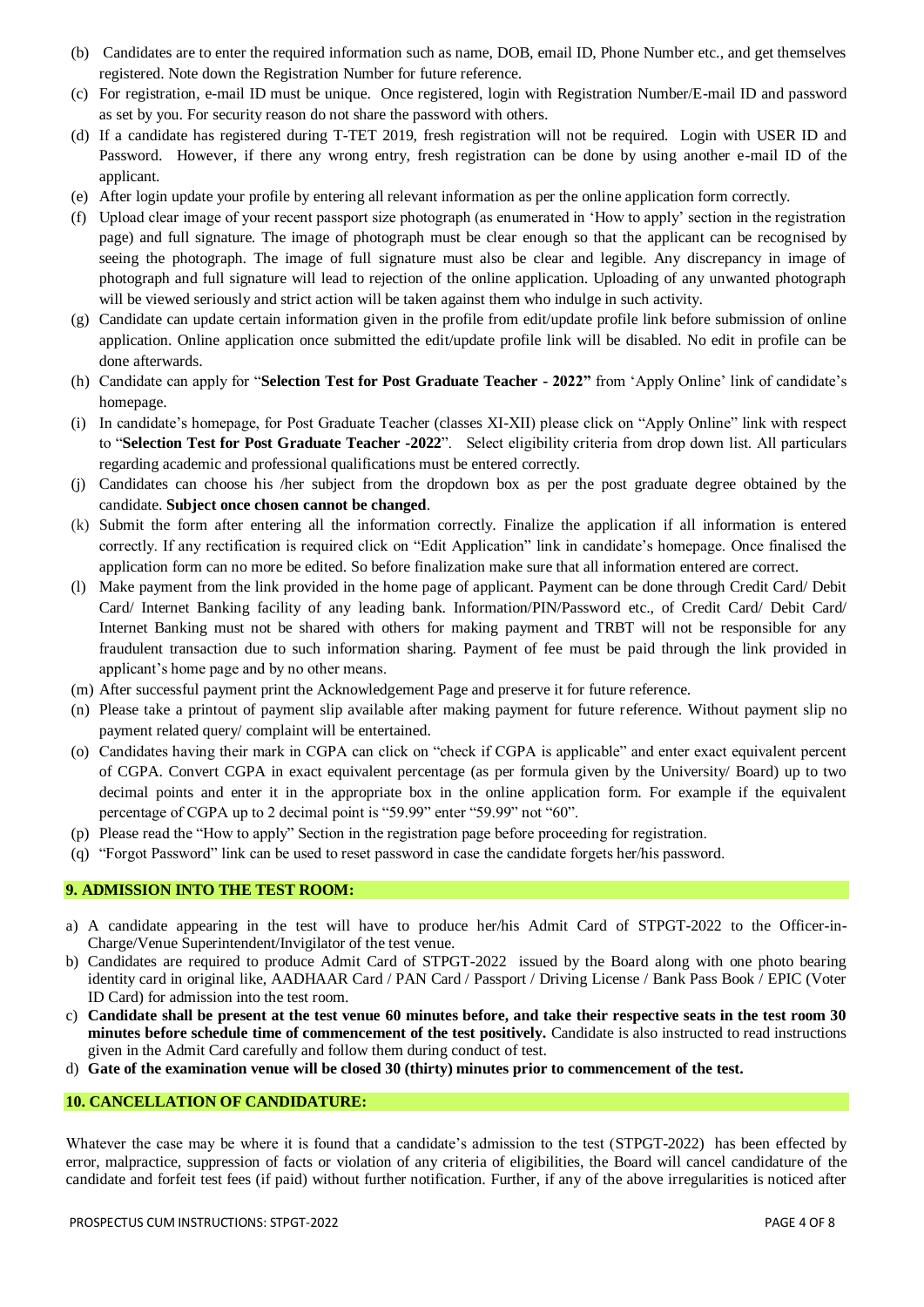publication of provisional result, candidature will be cancelled even if name of candidate appears in the merit list. The decision of the Board will be final in such instance.

#### **11. IMPORTANT INSTRUCTIONS PRIOR TO TEST:**

- a) A seat indicating roll number will be allocated to each candidate. Candidates should find and occupy seats allotted to them. Candidature of a candidate shall be cancelled if she/he has been found to have changed room or seat other than allotted.
- b) Candidate must produce downloaded Admit Card for admission into test room. Candidate, who does not possess valid Admit Card and one photo identity card as noted at the point no. 10 (b), shall not be permitted to appear in the test.
- c) Candidates will be given OMR Answer Sheet and sealed Question Booklet 15 minutes before commencement of test and Invigilator will instruct the candidates to break/open seal of Question Booklet 5 minutes before commencement of test.
- d) After breaking seal of Question Booklet candidate must check that Question Booklet contains same number of pages as mentioned on the first page. In case of any discrepancy in Question Booklet i.e., page missing, tear pages & misprinting, the same should be informed to Invigilator immediately for replacement of Question Booklet. OMR Answer Sheet supplied to candidates can't be changed.
- e) Test will start exactly at the scheduled time and an announcement to this effect will be made by Invigilator.
- f) Candidates are instructed to write Question Booklet number and OMR Answer Sheets number on the attendance sheet. Candidates are also instructed to insert specific information required for OMR Answer Sheet correctly.

### **12. PROCEDURES TO BE FOLLOWED DURING CONDUCT OF TEST:**

- a) Candidates are instructed to put their *full signature* at appropriate places of Question Booklet and OMR Answer Sheet. Candidates must sign *twice* on Attendance Sheet: first, during commencement of test and second, while handing over OMR Answer Sheet to Invigilator on completion of test hours.
- b) Immediately on receipt of Question Booklet & OMR Answer Sheet candidates will fill in required particulars on cover page of Question Booklet & OMR Answer Sheet with Black Ball Point Pen.
- c) Candidates should not open/break seal of Question Booklet unless they are instructed.
- d) Candidates are not allowed to carry items like mobile phone, textual material (printed or hand-written), bits of papers, geometry/pencil box, plastic pouch, hand/carry bag, calculator, writing pad, pen drive, eraser, electronic pen/scanner, cardboard or any electronic item which can be used for communication device inside the test venue.
- e) Tea, coffees, cold drinks, smoking, chewing gutka, spiting etc. in test room is strictly prohibited.
- f) After completing the test and before handing over OMR Answer Sheet, candidate should check again that all particulars required for OMR Answer Sheet have been filled in correctly. Announcement about beginning and closing of test will be made by Invigilator. Candidate must stop marking their responses immediately at the closing announcement.
- g) Candidates will not be allowed to leave her/his seat or test room until duration of the test is over.
- h) Candidates should not leave test room without handing over their Answer Sheets to Invigilator on duty and sign attendance sheet for the second time.
- i) Cases where a candidate has not put her/his signature on Attendance Sheet for the second time will be deemed not to have handed over OMR Answer Sheet and be treated as unfair means.
- j) Candidates are permitted to acquire respective Question Booklet after the test hours.

# **13. INSTRUCTIONS FOR USE OF OMR ANSWER SHEET:**

- a) OMR Answer Sheet cannot be replaced or changed for incorrect use by the candidate under any circumstances.
- b) OMR Answer Sheet contains the following columns which are to be filled in neatly and accurately by candidate with 'Black Ball Point Pen' only. **Use of pencil is strictly prohibited**.
- (i) Name of candidate in capital letters. (ii) Signature of Candidate. (iii) Roll Number.
- c) OMR Answer Sheet will be scanned by optical scanner; therefore, altering, adding additional circle or anything written outside the circle will invalidate the OMR Answer Sheet. Candidates should ensure that OMR Answer Sheet is not folded.
- d) Do not make any stray marks on OMR Answer Sheet.
- e) Do not write your Roll Number anywhere else except at the specified space on OMR Answer Sheet.
- f) Out of four alternatives for each question, only one circle for the correct answer is to be darkened / shaded completely. For example, Question No. 1 in the Question Booklet reads as follows:

Question No.1: The capital city of India is:

(A) Dubai (B) New Delhi (C) Tokyo (D) None of these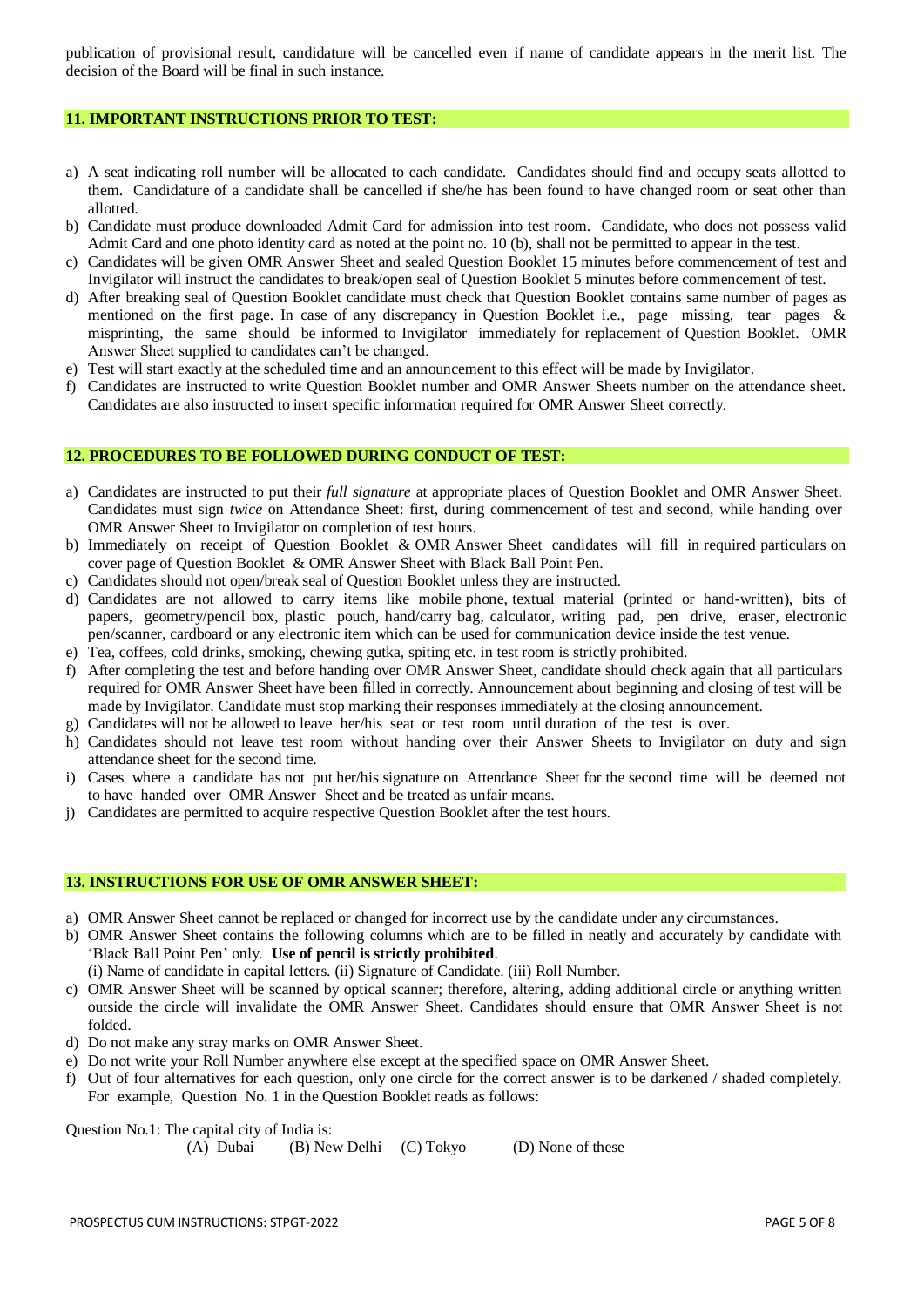The correct response to this Question No. 1 is New Delhi which is marked by letter (B) among the four options. Candidate will locate Question No.1 on OMR Answer Sheet and shade/darken the circle B corresponding to the answer. Follow the correct method of shading/darkening as given below:

|                                                | <b>CORRECT METHOD</b><br>OF ANSWERING                      | <b>INCORRECT METHOD</b><br>OF ANSWERING                                                                    |
|------------------------------------------------|------------------------------------------------------------|------------------------------------------------------------------------------------------------------------|
|                                                | $\mathbf{C}$ <b>D</b><br>$A$ $B$                           | A B C D                                                                                                    |
| If your answer is $B$                          | ◯                                                          | $\bigcirc \vee \bigcirc \bigcirc$ Ticking                                                                  |
| If your answer is $C$<br>If your answer is $A$ | $\qquad \qquad \bullet$ ( )<br>$\left( \quad \right)$<br>◯ | $\bigcirc \bigcirc \times \bigcirc$ Crossing<br>$\bigcirc$ $\bigcirc$ $\bigcirc$ $\bigcirc$ Partly shading |
| If your answer is $D$                          | Ð                                                          | $\bigcirc$ Shading more than one circles<br>$\bullet$ $\circ$<br>Not shading any circle                    |

#### **Note:**

- $\triangleright$  Optical Scanner will not work if the above instructions are violated and no marks will be awarded.
- Faint or incomplete shading/darkening of circle is a wrong method of marking answer and liable to be rejected by Optical Scanner.
- Circle, darkened/shaded once is final and not to be changed at all, since it will invalidate the answer.
- $\triangleright$  Darkening/shading of more than one circle for any question will invalidate the answer.

#### **14. BLACK BALL POINT PEN FOR WRITING, DARKENING OR SHADING:**

Candidate is instructed to use 'Black Ball Point Pen' for writing/darkening/shading. Before writing/darkening/shading the particulars or responses of Question Booklet and OMR Answer Sheet, candidate must verify all details as noted on downloaded Admit Card to ensure that her/his responses are as per Admit Card.

#### **15. UNFAIR MEANS:**

Candidates shall maintain proper silence. Any disturbance in test room shall be deemed as misbehaviour. If a candidate is found using unfair means or impersonating, she/he will be expelled immediately by Officer-in-Charge/Venue-Superintendent and she/he will be debarred for taking test either permanently or for a specified period as per decision of the Board. Some instances of unfair means are as follows:

- a) If any candidate is found in possession of any item(s) as mentioned at point no. 12 (d) of this Prospectus cum Instructions.
- b) If a candidate removes any page(s) from Question Booklet during the test.
- c) If a candidate carries Question Booklet or a part of it outside the test hall during test hours before the submission of OMR Answer Sheet.
- d) If a candidate submits Question Booklet or OMR Answer Sheet wilfully mutilated by her/him.
- e) If a candidate leaves the test room before expiry of the scheduled time of test.
- f) Any activity which is detrimental for smooth conduct of test.

#### **16. ROUGH WORK:**

The candidate will not practice any rough work on OMR Answer Sheet. Rough work is to be practiced on the space provided in Question Booklet.

## **17. CHANGING AN ANSWER IS NOT ALLOWED:**

The candidate must fully satisfy herself/himself about accuracy of answer before shading/darkening the appropriate circle, once marked no change in answer is allowed. Use of eraser or correction fluid on OMR Answer Sheet is not permissible as OMR Answer Sheets are evaluated by computer and it may lead to wrong evaluation for which all responsibility lies on candidate.

## **18. PHYSICALLY HANDICAPPED (PH) CANDIDATES:**

Candidates having disability such as Blind or Low Vision, Partially Deaf & Hard of hearing and Locomotors Disability can only apply under PH category. The percentage of disability must be 40% or above.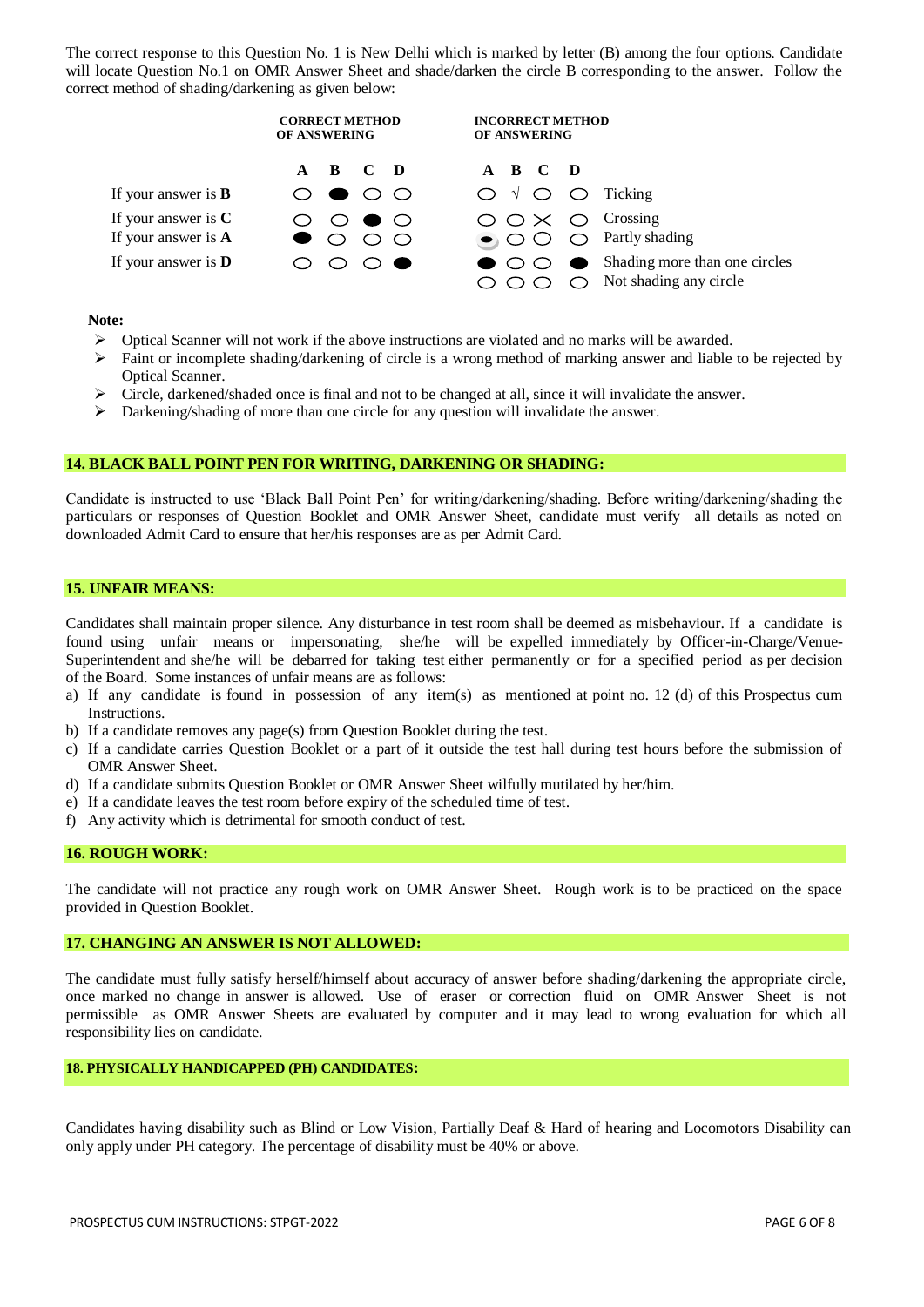#### **Notes:**

- (a) A candidate who is blind/partially blind or locomotor impairment where writing speed is affected may be allowed to appear in STPGT-2022 with a scribe/helper.
- (b) Candidate who requires scribe/helper is instructed to report to the office of the Teachers' Recruitment Board, Tripura, within 7 (seven) days from the date of submission of online application for necessary formalities.
- (c) The candidate is to ensure that she/he is eligible to use a scribe/helper as per the government rules governing the recruitment of physically challenged.
- (d) The candidate will have to arrange her/ his own scribe/helper at his/her own cost.
- (e) The scribe/helper can be from any academic discipline, having qualification less than the minimum eligibility criteria of STPGT-2022.
- (f) Both, the candidate as well as the scribe/helper will have to give an undertaking, in the prescribe format with two copies of passport size photograph of the candidate and the scribe/helper, confirming that the scribe/helper fulfils all the stipulated eligibility criteria for a scribe/helper as mentioned above.
- (g) In case scribe/helper did not fulfil any of the laid-down eligibility criteria or suppressed material facts, the candidature of the applicant will stand cancelled, irrespective of the result of the written test.
- (h) Candidates who have applied under PH category shall be eligible for extra time of 20 minute for every hour of the test. Such candidates must produce the original Disability Certificate issued by appropriate authority to the Officer-incharge/Invigilator of the test venue for availing extra time.

### **19. TENTATIVE ANSWER KEYS:**

After the commencement of the tests, tentative answer keys will be displayed on the official website of TRBT. The candidates are instructed to go through the same and in case they have any doubt with respect to any tentative answer key they can submit their challenges online along with payment of requisite challenge fees.

#### **20. FINAL ANSWER KEYS:**

Final answer keys will be frozen and uploaded in course of time after taking appropriate views of the concerned subject expert about the challenges thus received (if any) by TRBT. Once final answer keys are uploaded no appeal with respect to final answer keys will be entertained. **It must very carefully be noted that views of the concerned subject expert about the feedback will be treated as complete and final.**

# **21. EVALUATION OF OMR ANSWER SHEET:**

A fully computerized system is adopted for evaluation of answer scripts using Optical Mark Recognition (OMR) process for preparation of results. Since the evaluation will be error free under the above process, as such there is no provision for reevaluation of the OMR Answer Sheet or re-counting of the marks scored. No correspondence in this regard will be entertained.

## **22. DECLARATION OF RESULT:**

Provisional Results and OMR Answer Sheets will be uploaded on the official website of TRBT in due course of time.

# **23. SCRUTINY OF MARK-SHEET & CERTIFICATE:**

During the programme of scrutiny, certificate/mark-sheet of academic and professional qualification including other relevant certificates/document of the candidates will be scrutinised. Candidates are instructed to bring the following marksheet/certificate/document in original during the programme of scrutiny.

- (i) Downloaded Admit Card of STPGT-2022.
- (ii) Downloaded Acknowledgement Page of STPGT-2022.
- (iii) Permanent Resident of Tripura Certificate (PRTC).
- (iv) Admit Card of matriculation/madhyamik examination.
- (v) Caste certificate (if applicable).
- (vi) PH certificate (if applicable).
- (vii) Mark-sheet of academic qualification.
- (viii)Mark-sheet of professional (teacher training) qualification.
- (ix) Certificate of academic and professional (teacher training) qualification (if any)
- (x) Photo identity cards as mentioned at point no. 10 (b).